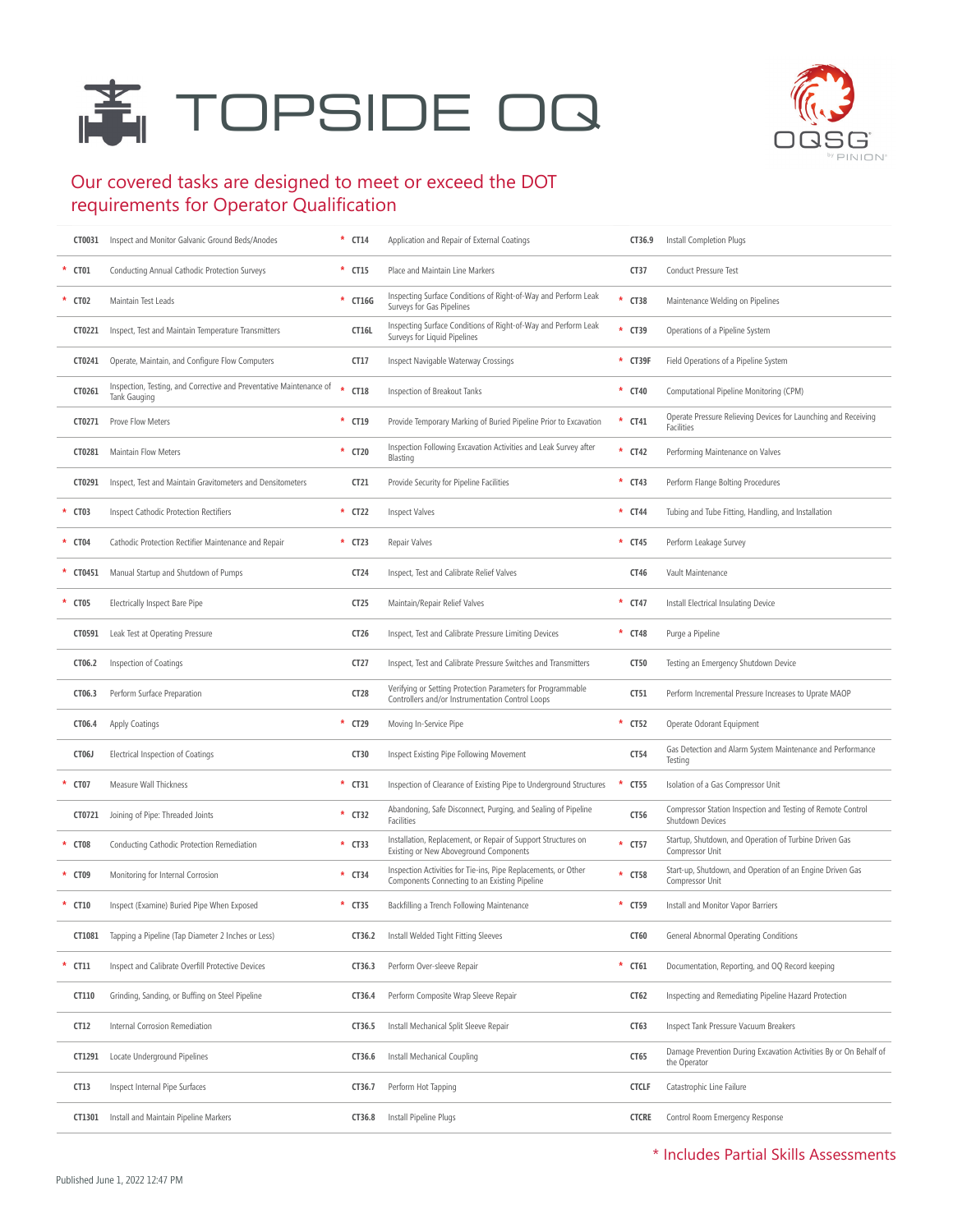

| CT0031           | Inspect and Monitor Galvanic Ground Beds/Anodes                                     | Explains and evaluates inspecting and monitoring galvanic ground beds/anodes, obtaining structure-to-electrolyte and<br>current output readings, and potential abnormal operating conditions.                                                                                         |
|------------------|-------------------------------------------------------------------------------------|---------------------------------------------------------------------------------------------------------------------------------------------------------------------------------------------------------------------------------------------------------------------------------------|
| <b>CT01</b>      | Conducting Annual Cathodic Protection Surveys                                       | Explains and evaluates measuring structure-to-electrolyte potential, performing close interval surveys and interference<br>testing, testing electrical isolation, inspecting and testing bonds, inspecting for atmospheric corrosion, and potential<br>abnormal operating conditions. |
| <b>CT02</b>      | Maintain Test Leads                                                                 | Explains and evaluates visually inspecting test leads, determining test lead continuity, measuring structure-to-<br>electrolyte potential, repairing and replacing damaged test leads, and potential abnormal operating conditions.                                                   |
| CT0221           | Inspect, Test and Maintain Temperature Transmitters                                 | Explains and evaluates the use, inspection, testing, maintenance, verification, and calibration of temperature<br>transmitters and potential abnormal operating conditions.                                                                                                           |
| CT0241           | Operate, Maintain, and Configure Flow Computers                                     | Explains and evaluates operation, maintenance, and configuration of flow computers and potential abnormal operating<br>conditions.                                                                                                                                                    |
| CT0261           | Inspection, Testing, and Corrective and Preventative<br>Maintenance of Tank Gauging | Explains and evaluates tank gauging and different types of tank gauging devices, inspection, testing, and corrective and<br>preventative maintenance of tank gauging, and potential abnormal operating conditions.                                                                    |
| CT0271           | <b>Prove Flow Meters</b>                                                            | Explains and evaluates flow meter proving, establishing repeatability, calculating meter factor, and potential abnormal<br>operating conditions.                                                                                                                                      |
| CT0281           | <b>Maintain Flow Meters</b>                                                         | Explains and evaluates flow meter maintenance, device removal and reinstallation, performing meter loop integrity<br>check, and potential abnormal operating conditions.                                                                                                              |
| CT0291           | Inspect, Test and Maintain Gravitometers and Densitometers                          | Explains and evaluates inspecting, testing, calibrating, and maintaining gravitometers and densitometers, calculating<br>density correction factor, removing and reinstalling device, performing loop integrity check, and potential abnormal<br>operating conditions.                |
| CT <sub>03</sub> | <b>Inspect Cathodic Protection Rectifiers</b>                                       | Explains and evaluates inspecting cathodic protection rectifiers, measuring structure-to-electrolyte IR drop readings,<br>determining protection adequacy, and potential abnormal operating conditions.                                                                               |
| CT <sub>04</sub> | Cathodic Protection Rectifier Maintenance and Repair                                | Explains and evaluates inspecting rectifier cabinets, testing transformers, fuses, and rectifier assemblies, adjusting tap<br>settings, and potential abnormal operating conditions.                                                                                                  |
| CT0451           | Manual Startup and Shutdown of Pumps                                                | Explains and evaluates verifying pumps, per-forming prestart, post-start, and postrun inspections, manually starting up<br>and shutting down pumps at the driver control panel, and potential abnormal operating conditions.                                                          |
| CT05             | Electrically Inspect Bare Pipe                                                      | Explains and evaluates inspection interval, measuring soil resistivity and soil-to-soil potential, and potential abnormal<br>operating conditions.                                                                                                                                    |
| CT0591           | Leak Test at Operating Pressure                                                     | Explains and evaluates performing gas leakage surveys, leak tests at operating pressure, and potential abnormal<br>operating conditions.                                                                                                                                              |
| CT06.2           | Inspection of Coatings                                                              | Identifies the practices necessary to inspect for atmospheric corrosion, inspect coatings before, during, and after the<br>application process, and identify and respond to abnormal operating conditions.                                                                            |
| CT06.3           | Perform Surface Preparation                                                         | Identifies the practices necessary to prepare a pipeline surface prior to the application of a protective coating and<br>recognizing and reacting to abnormal operating conditions.                                                                                                   |
| CT06.4           | <b>Apply Coatings</b>                                                               | Explains and evaluates the practices necessary to apply protective coating, ensure post coating actions are taken, and<br>recognize and react to abnormal operating conditions.                                                                                                       |
| CT06J            | Electrical Inspection of Coatings                                                   | Explains and evaluates grounding structures and detectors, determining minimum effective voltage, operating voltage<br>detectors, and potential abnormal operating conditions.                                                                                                        |
| CT07             | Measure Wall Thickness                                                              | Explains and evaluates measuring pit depth using a pit gauge, measuring pipe wall thickness with an ultrasonic<br>thickness meter, collecting RSTRENG Data, and potential abnormal operating conditions.                                                                              |
| CT0721           | Joining of Pipe: Threaded Joints                                                    | Explains and evaluates choosing, connecting, and inspecting threaded joints and potential abnormal operating<br>conditions.                                                                                                                                                           |

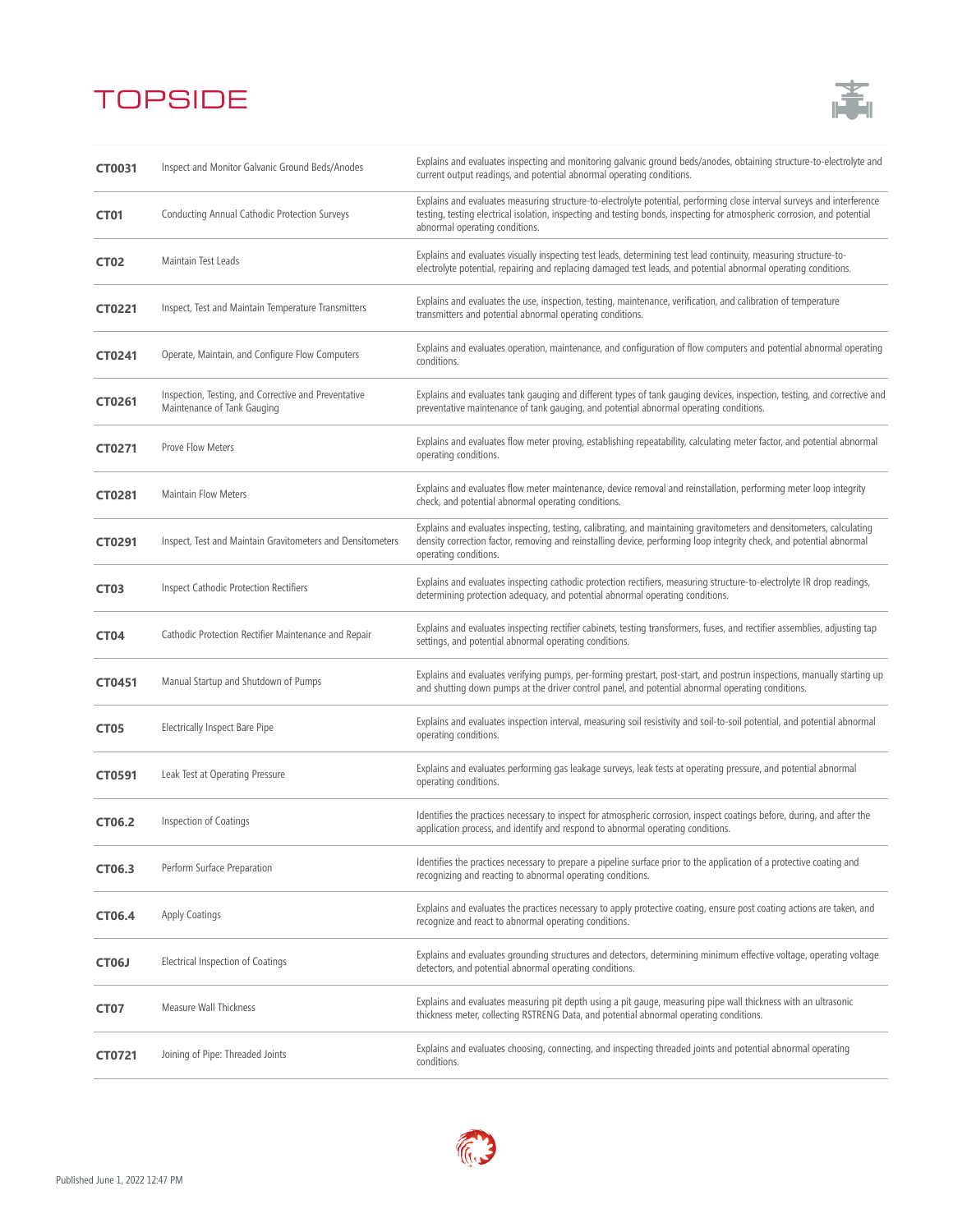

| CT <sub>08</sub> | Conducting Cathodic Protection Remediation                                                     | Explains and evaluates installing electrical bonds, galvanic and impressed current an-odes, transformer/rectifiers, and<br>test stations, conducting thermite welding procedures, locating, monitoring, and clearing shorted casing, and potential<br>abnormal operating conditions. |
|------------------|------------------------------------------------------------------------------------------------|--------------------------------------------------------------------------------------------------------------------------------------------------------------------------------------------------------------------------------------------------------------------------------------|
| CT <sub>09</sub> | Monitoring for Internal Corrosion                                                              | Explains and evaluates how to safely extract or insert corrosion coupons and probes, collecting pipeline content<br>samples, and potential abnormal operating conditions.                                                                                                            |
| <b>CT10</b>      | Inspect (Examine) Buried Pipe When Exposed                                                     | Explains and evaluates inspecting pipe and components for physical damage, coating damage, corrosion, and potential<br>abnormal operating conditions.                                                                                                                                |
| CT1081           | Tapping a Pipeline (Tap Diameter 2 Inches or Less)                                             | Explains and evaluates installing hot tap assemblies, cutting pipe, removing coupons, inserting completion plug, and<br>potential abnormal operating conditions.                                                                                                                     |
| <b>CT11</b>      | Inspect and Calibrate Overfill Protective Devices                                              | Explains and evaluates obtaining level-gauge device reading, conducting a comparison analysis, visually inspecting and<br>resetting of Overfill Protective Devices, and potential abnormal operating conditions.                                                                     |
| <b>CT110</b>     | Grinding, Sanding, or Buffing on Steel Pipeline                                                | Explains and evaluates removing defects by grinding, sanding, or buffing on steel pipeline, verifying minimum wall<br>thickness, and potential abnormal operating conditions.                                                                                                        |
| <b>CT12</b>      | Internal Corrosion Remediation                                                                 | The purpose of this module is to evaluate an individual with regard Internal Corrosion Remediation as it relates to a<br>DOT pipeline system.                                                                                                                                        |
| CT1291           | Locate Underground Pipelines                                                                   | Explains and evaluates determining right-of-way access, locating underground pipelines, determining pipeline depth,<br>and potential abnormal operating conditions.                                                                                                                  |
| <b>CT13</b>      | Inspect Internal Pipe Surfaces                                                                 | Explains and evaluates recognizing common types of internal corrosion, their mechanisms, and potential abnormal<br>operating conditions.                                                                                                                                             |
| CT1301           | Install and Maintain Pipeline Markers                                                          | Explains and evaluates installing, inspecting, and maintaining line markers, determining right-of-way access, and<br>potential abnormal operating conditions.                                                                                                                        |
| <b>CT14</b>      | Application and Repair of External Coatings                                                    | Explains and evaluates external coating types, performing surface preparation, applying and repairing coating, testing<br>for defects, and potential abnormal operating conditions.                                                                                                  |
| <b>CT15</b>      | Place and Maintain Line Markers                                                                | Explains and evaluates locating a pipeline, installing a line marker, inspecting and maintaining line markers, and<br>potential abnormal operating conditions.                                                                                                                       |
| <b>CT16G</b>     | Inspecting Surface Conditions of Right-of-Way and Perform<br>Leak Surveys for Gas Pipelines    | Explains and evaluates visually inspecting surface conditions of right-of-way, identifying release or encroachment<br>activities, performing gas leakage surveys, and potential abnormal operating conditions.                                                                       |
| CT16L            | Inspecting Surface Conditions of Right-of-Way and Perform<br>Leak Surveys for Liquid Pipelines | Explains and evaluates inspecting surface conditions of right-of-way, following company reporting protocols, and<br>potential abnormal operating conditions.                                                                                                                         |
| <b>CT17</b>      | Inspect Navigable Waterway Crossings                                                           | Explains and evaluates the use of probes, sonar, and other methods to verify the location of a pipeline, determine the<br>depth of cover, and potential abnormal operating conditions.                                                                                               |
| <b>CT18</b>      | Inspection of Breakout Tanks                                                                   | Explains and evaluates the inspection of breakout tanks in accordance with API Standard 653, 510, inspection other<br>breakout tanks, and potential abnormal operating conditions.                                                                                                   |
| CT19             | Provide Temporary Marking of Buried Pipeline Prior to<br>Excavation                            | Explains and evaluates locating a pipeline, installing temporary pipeline markers, inspecting and maintaining temporary<br>line markers, and potential abnormal operating conditions.                                                                                                |
| <b>CT20</b>      | Inspection Following Excavation Activities and Leak Survey after<br>Blasting                   | Explains and evaluates inspecting after excavating, performing leak surveys, utilizing leak survey techniques,<br>monitoring for pressure loss, and potential abnormal operating conditions.                                                                                         |
| <b>CT21</b>      | Provide Security for Pipeline Facilities                                                       | Explains and evaluates providing security for pipeline facilities and potential abnormal operating conditions.                                                                                                                                                                       |
| <b>CT22</b>      | <b>Inspect Valves</b>                                                                          | Explains and evaluates locating valves, isolating leaks, performing function tests, performing routine maintenance, and<br>potential abnormal operating conditions.                                                                                                                  |

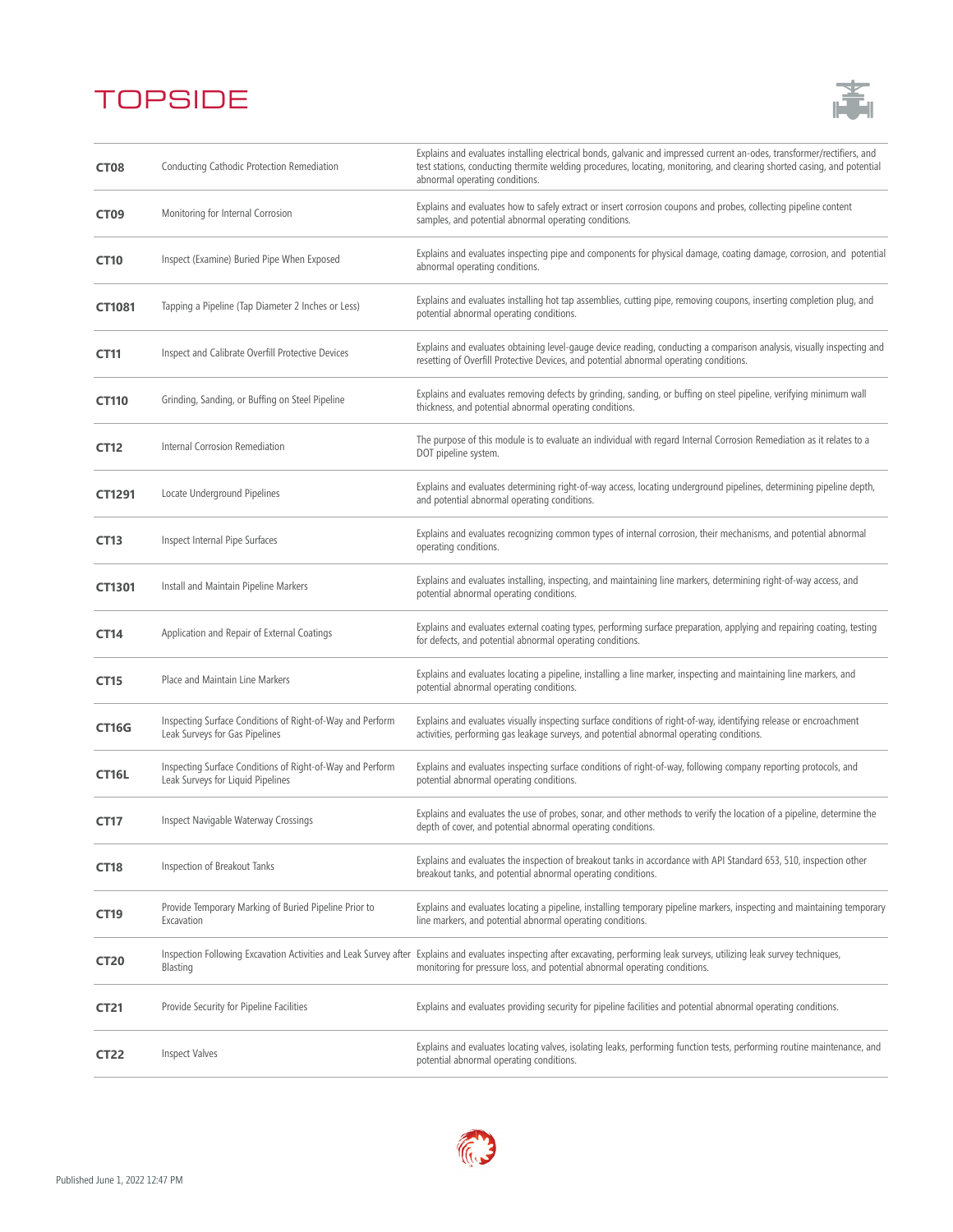

| <b>CT23</b> | Repair Valves                                                                                                   | Explains and evaluates repairing valves and actuators/operators and potential abnormal operating conditions.                                                                                                                                                                                |
|-------------|-----------------------------------------------------------------------------------------------------------------|---------------------------------------------------------------------------------------------------------------------------------------------------------------------------------------------------------------------------------------------------------------------------------------------|
| <b>CT24</b> | Inspect, Test and Calibrate Relief Valves                                                                       | Explains and evaluates locating relief valves, identifying equipment, ensuring external integrity, testing relief valves, and<br>potential abnormal operating conditions.                                                                                                                   |
| <b>CT25</b> | Maintain/Repair Relief Valves                                                                                   | Explains and evaluates disassembling, cleaning, inspecting, repairing, and replacing internal components of a relief<br>valve, and potential abnormal operating conditions.                                                                                                                 |
| <b>CT26</b> | Inspect, Test and Calibrate Pressure Limiting Devices                                                           | Explains and evaluates inspecting pressure limiting devices and nameplates, performing static and dynamic testing,<br>calibrating and reinstalling pressure limiting devices, and potential abnormal operating conditions.                                                                  |
| <b>CT27</b> | Inspect, Test and Calibrate Pressure Switches and Transmitters                                                  | Explains and evaluates inspecting, testing, and calibrating pressure switches and transmitters and potential abnormal<br>operating conditions.                                                                                                                                              |
| <b>CT28</b> | Verifying or Setting Protection Parameters for Programmable<br>Controllers and/or Instrumentation Control Loops | Explains and evaluates verifying data set points, parameters, and data location within PLC program, calibrating, testing,<br>and documenting system set points, and potential abnormal operating conditions.                                                                                |
| <b>CT29</b> | Moving In-Service Pipe                                                                                          | Explains and evaluates preparing for pipeline movement activities, moving in-service pipe, and potential abnormal<br>operating conditions.                                                                                                                                                  |
| <b>CT30</b> | Inspect Existing Pipe Following Movement                                                                        | Explains and evaluates inspecting pipeline for secondary stresses, physical damage, corrosion, and coating damage and<br>potential abnormal operating conditions.                                                                                                                           |
| <b>CT31</b> | Inspection of Clearance of Existing Pipe to Underground<br>Structures                                           | Explains and evaluates inspecting for clearance of existing pipe to underground structures, ensuring minimum<br>clearances, interference, and corrosion control tests are performed during installation of foreign pipelines or structures,<br>and potential abnormal operating conditions. |
| <b>CT32</b> | Abandoning, Safe Disconnect, Purging, and Sealing of Pipeline<br>Facilities                                     | Explains and evaluates safely disconnecting and purging pipeline facilities, sealing disconnected portions of pipeline,<br>and potential abnormal operating conditions.                                                                                                                     |
| <b>CT33</b> | Installation, Replacement, or Repair of Support Structures on<br>Existing or New Aboveground Components         | Explains and evaluates replacing or repairing support structures on existing or new aboveground components,<br>installing additional or revised support structure elements to existing aboveground structures, and potential abnormal<br>operating conditions.                              |
| <b>CT34</b> | Inspection Activities for Tie-ins, Pipe Replacements, or Other<br>Components Connecting to an Existing Pipeline | Explains and evaluates performing pre-installation requirements, verifying welder & NDT personnel qualifications,<br>ensuring proper installation, and potential abnormal operating conditions.                                                                                             |
| <b>CT35</b> | Backfilling a Trench Following Maintenance                                                                      | Explains and evaluates performing backfilling operations following maintenance, determining if a tamping tool and<br>backhoe are being used properly, how to determine amount of cover, and potential abnormal operating conditions.                                                        |
| CT36.2      | Install Welded Tight Fitting Sleeves                                                                            | Explains and evaluates confirming surface preparation, sleeve type, length, and material, fitting sleeve, and potential<br>abnormal operating conditions.                                                                                                                                   |
| CT36.3      | Perform Over-sleeve Repair                                                                                      | Explains and evaluates confirming surface preparation, filling defects, confirming sleeve length and material, fitting<br>over-sleeves, and potential abnormal operating conditions.                                                                                                        |
| CT36.4      | Perform Composite Wrap Sleeve Repair                                                                            | Explains and evaluates confirming surface preparation, installing composite wrap sleeve, and potential abnormal<br>operating conditions.                                                                                                                                                    |
| CT36.5      | Install Mechanical Split Sleeve Repair                                                                          | Explains and evaluates confirming surface preparation, sleeve length, and material, installing mechanical split sleeve<br>repairs, and potential abnormal operating conditions.                                                                                                             |
| CT36.6      | Install Mechanical Coupling                                                                                     | Explains and evaluates confirming surface preparation, sleeve length, and material, installing mechanical couplings, and<br>potential abnormal operating conditions.                                                                                                                        |
| CT36.7      | Perform Hot Tapping                                                                                             | Explains and evaluates installing and removing hot tap assembly, operating hot tap equipment, and potential abnormal<br>operating conditions.                                                                                                                                               |
| CT36.8      | Install Pipeline Plugs                                                                                          | Explains and evaluates installing plugging assembly, inserting and removing plug, monitoring pressure, removing<br>plugging assembly, and potential abnormal operating conditions.                                                                                                          |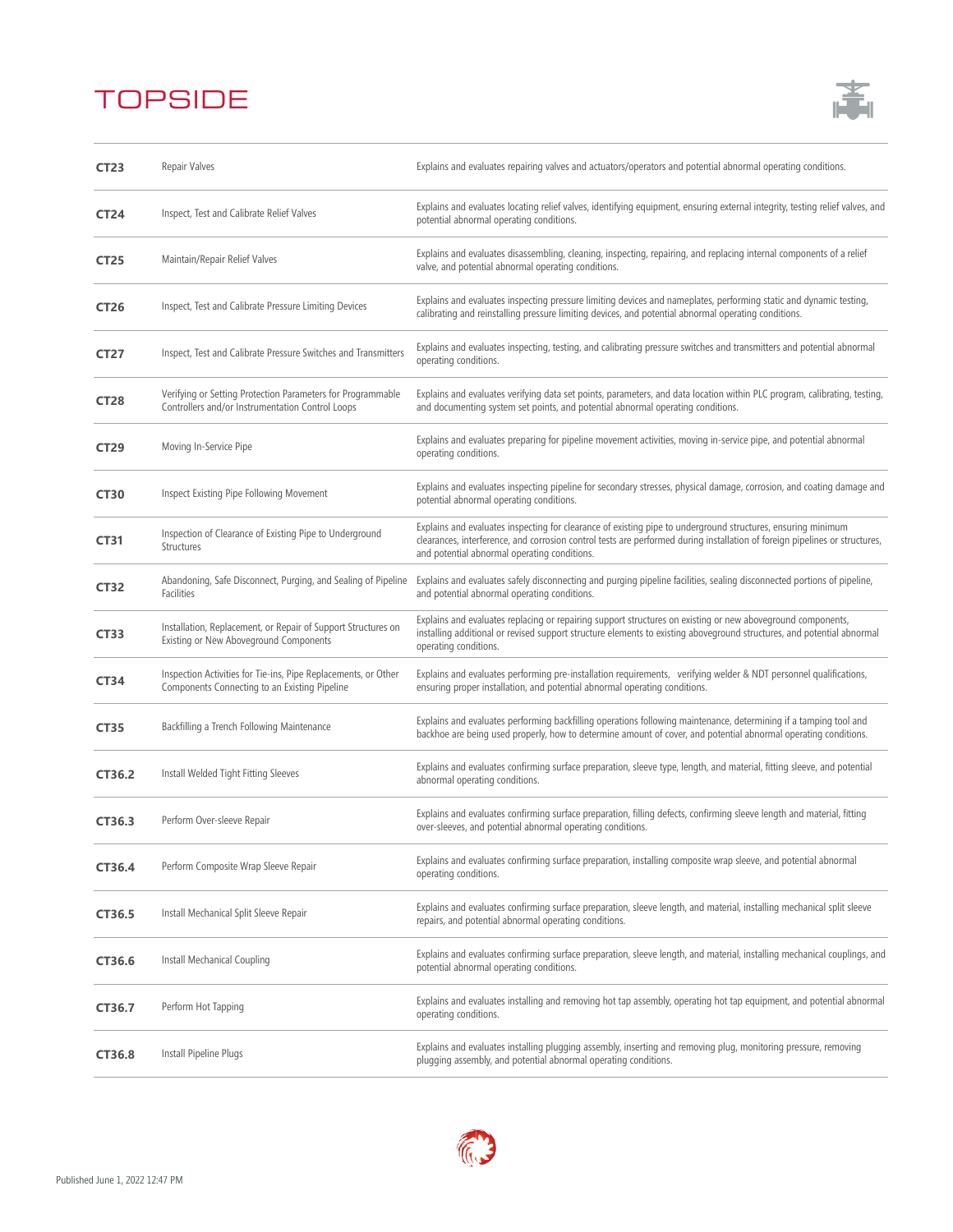

| CT36.9      | Install Completion Plugs                                                        | Explains and evaluates installing, operating, and removing completion plug assembly, relieving pressure from and<br>draining plugging machine, and potential abnormal operating conditions.                                                                                                                        |
|-------------|---------------------------------------------------------------------------------|--------------------------------------------------------------------------------------------------------------------------------------------------------------------------------------------------------------------------------------------------------------------------------------------------------------------|
| <b>CT37</b> | <b>Conduct Pressure Test</b>                                                    | Explains and evaluates performing a pressure test, analyzing test data, depressurizing and drying pipe, and potential<br>abnormal operating conditions.                                                                                                                                                            |
| <b>CT38</b> | Maintenance Welding on Pipelines                                                | Explains and evaluates repairing arc burns, defective welds other than welds containing cracks, cover passes on welds<br>containing defects other than a crack, butt welds containing cracks, and previously repaired areas, replacing welds or<br>cylinders of pipe, and potential abnormal operating conditions. |
| <b>CT39</b> | Operations of a Pipeline System                                                 | Explains and evaluates pipeline startup and shutdown procedures, monitoring and maintenance of pressures, flows,<br>and line integrity, operating valves using manual or remote methods, and potential abnormal operating conditions.                                                                              |
| CT39F       | Field Operations of a Pipeline System                                           | Explains and evaluates pipeline startup and shutdown procedures, monitoring and maintenance of pressures, flows,<br>and line integrity, operating valves using manual or remote methods in the field, and potential abnormal operating<br>conditions.                                                              |
| <b>CT40</b> | Computational Pipeline Monitoring (CPM)                                         | The purpose of this module is to evaluate an individual with regard to the procedures and methods of performing leak<br>detection with Computational Pipeline Monitoring.                                                                                                                                          |
| CT41        | Operate Pressure Relieving Devices for Launching and<br>Receiving Facilities    | Explains and evaluates isolating, relieving pressure and draining fluids from the launcher and receiver barrel, launching<br>and receiving a pig, and potential abnormal operating conditions.                                                                                                                     |
| <b>CT42</b> | Performing Maintenance on Valves                                                | Explains and evaluates valve winterization or corrosion inhibition, lubrication, seat sealing, stem packing, actuator/<br>operator adjustment, and potential abnormal operating conditions.                                                                                                                        |
| <b>CT43</b> | Perform Flange Bolting Procedures                                               | Explains and evaluates identifying hazards, performing hot bolting and flange assembly procedures, and potential<br>abnormal operating conditions.                                                                                                                                                                 |
| <b>CT44</b> | Tubing and Tube Fitting, Handling, and Installation                             | Explains and evaluates handling tubing, tube fittings, and tubing components, designing or verifying a tubing system,<br>cutting and de-burring metal tubing, bending metal tubing, installing compression tube fittings, and potential<br>abnormal operating conditions.                                          |
| <b>CT45</b> | Perform Leakage Survey                                                          | Explains and evaluates performing visual leakage surveys and pipeline leakage surveys using combustible gas detector,<br>flame ionization detector, optical methane detector, and remote methane leak detector, and potential abnormal<br>operating conditions.                                                    |
| <b>CT46</b> | Vault Maintenance                                                               | Explains and evaluates performing vault maintenance and potential abnormal operating conditions.                                                                                                                                                                                                                   |
| <b>CT47</b> | Install Electrical Insulating Device                                            | Explains and evaluates electrically isolating pipelines from other processes to reduce the risk of corrosion and potential<br>abnormal operating conditions.                                                                                                                                                       |
| <b>CT48</b> | Purge a Pipeline                                                                | Explains and evaluates purging hydrocarbons and air from a pipeline, purging pipeline with product, and potential<br>abnormal operating conditions.                                                                                                                                                                |
| <b>CT50</b> | Testing an Emergency Shutdown Device                                            | Explains and evaluates determining system testing method, testing full plant blow down system, isolating ESD devices,<br>and potential abnormal operating conditions.                                                                                                                                              |
| <b>CT51</b> | Perform Incremental Pressure Increases to Uprate MAOP                           | Explains and evaluates increasing and monitoring pipeline pressure, performing leak surveys, and potential abnormal<br>operating conditions.                                                                                                                                                                       |
| <b>CT52</b> | Operate Odorant Equipment                                                       | Explains and evaluates determining odorant injection rates, testing odorant levels, inspecting, repairing odorant<br>injection systems, and potential abnormal operating conditions.                                                                                                                               |
| <b>CT54</b> | Gas Detection and Alarm System Maintenance and<br>Performance Testing           | Explains and evaluates calibrating, testing, and maintaining gas detection systems, documenting according to MSDS,<br>and potential abnormal operating conditions.                                                                                                                                                 |
| <b>CT55</b> | Isolation of a Gas Compressor Unit                                              | Explains and evaluates isolating a gas compressor unit, preparing an isolated compressor unit for start-up, and<br>potential abnormal operating conditions.                                                                                                                                                        |
| CT56        | Compressor Station Inspection and Testing of Remote Control<br>Shutdown Devices | Explains and evaluates inspecting, testing, and observing remote control shutdown devices and potential abnormal<br>operating conditions.                                                                                                                                                                          |